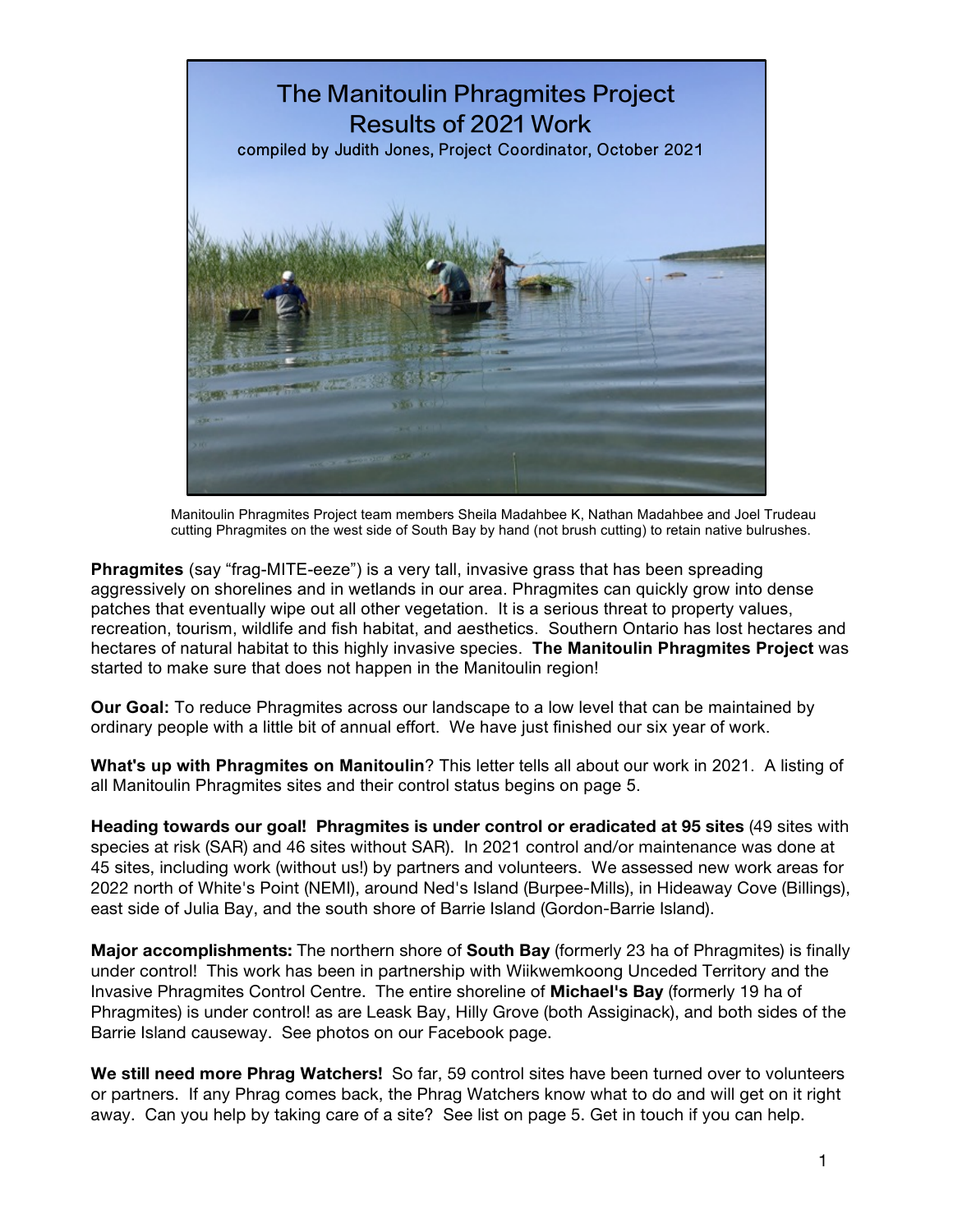**More from 2021:** The water level in Lake Huron has gone down a bit, which means more dry land exposed and people driving vehicles on the shoreline. This is the number one way Phragmites is spread in our region. With funding from the Gosling Foundation we advertised extensively about the issue, running radio PSAs on every long weekend and newspaper ads every week. There were two main messages: "Learn to recognize Phragmites and don't drive through it." and "If pulling weeds off a boat propeller, throw them into the boat and dispose of them on dry land."

We made no progress at Lake Wolsey in 2021. We surveyed Phrag in May but then had boat trouble all summer and were unable to make any further trips. We attempted to canoe down the creek and portage over the beaver dam but it didn't bring us to the area we needed to work. Add in windy, rainy weather. On the day the Truxor cutting machines arrived, our access road was under water, and I didn't find the key to the driveway gate. After these frustrations, we have now made contact with two more landowners who have offered to help us with access next year.

Boat motor problems really hampered our style. We had to row ourselves back after getting stranded in the middle of Rozell's Bay. Then the motor conked out again and left us floating in South Bay. An eagle flew by and we jokingly suggested it go for help, and sure enough it flew off and came back again with a very friendly neighbour who offered a tow and helped us survey!

**NEW!** We have just received funding from the Invasive Phragmites Control Fund which will allow us to buy a new motor and to upgrade our beater boat so we won't get stranded and won't risk tearing our waders on rusty screws. We're still looking for a 14' aluminum utility boat in better condition (no leaks). I am looking forward to going everywhere next summer that we didn't get to in 2021.

We met a lot of new people in 2021 and also got back to working with many of our most steadfast volunteers (we really missed them during the first part of Covid in 2020). We met four new landowners, two new people who ferried us around in boats for surveys, and installed seven new Phrag watchers to take over finished sites. A total of 43 wonderful volunteers contributed over 250 hours of hard work to making Manitoulin Phrag-free. THANK YOU SO MUCH!!



Coordinator Judith Jones stands atop a large pile of Phragmites cut by the Truxor cutting program of the Invasive Phragmites Control Centre. Most of pile dries up and dies. Piles are monitored and any sprouting stems are removed.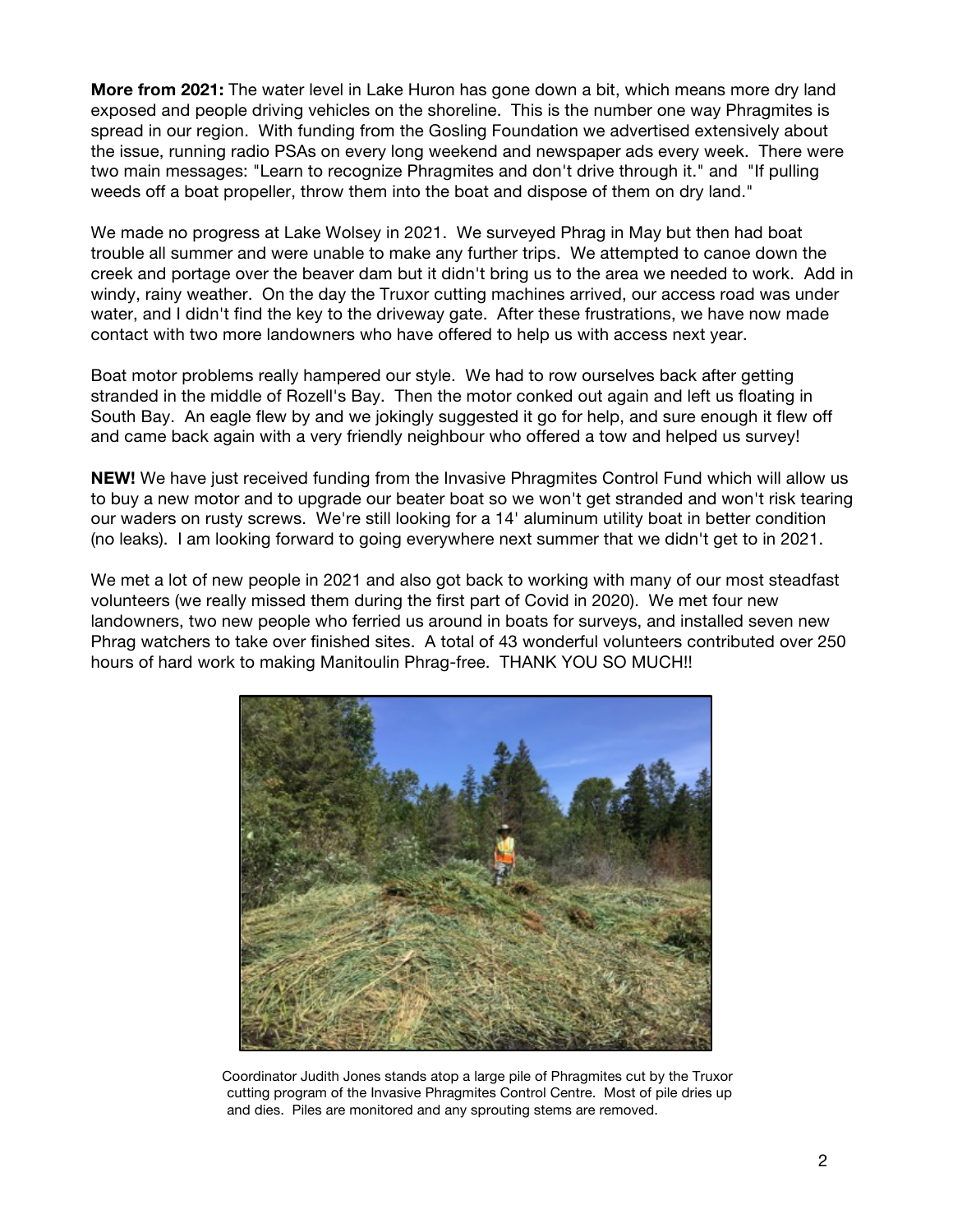**What's ahead?** Next year, 2022, will be the last year of our three-year government funding. After that, the future project is uncertain, so in 2022 we want to get as many sites as possible into the care of landowners and volunteers. We'll be contacting people to set up times to look at sites.

This fall we surveyed most of Manitoulin's North Channel shorelines and—no surprise—found more Phrag. We will be starting work in some of these areas in 2022. If you have property on the North Channel and have Phragmites on the shoreline, please get in touch.

The Gosling Foundation has extended our use of their funding into next year so we can produce a full size poster with a beautiful photo showing the value of our natural landscape. The message is about how to play responsibly: avoid driving through Phrag, leaving ruts, etc. Watch for this to be hanging up around the Island by mid-summer.

Our 7-minute How-To-Control-Phrag YouTube video has been very successful. We've received feedback from as far away as Vermont. The video doesn't give much background on Phrag and why it's a threat because I had assumed that information was widely available. However, there is a need for it, so this winter one of our detailed Zoom/Powerpoint presentations will be posted on YouTube to fill that gap.

## **Help make Manitoulin Island Phrag-free!**

\*DON'T DRIVE THROUGH PHRAGMITES! Learn to recognize it. If you do drive through it, clean your ATV or vehicle in the yard before going out again.

\*WHEN PULLING WEEDS OFF THE BOAT PROP, throw them in the boat for disposal on dry land.

- **\*READ OUR SIMPLE INFO PAMPHLET available on our Facebook page (@manitoulinphrag)** to find out about methods of control or WATCH our YouTube video (search Manitoulin Phrag).
- \*KEEP AN EYE OUT FOR PHRAGMITES AT HOME. Contact us if you have some. We'll help you figure out what to do and get you started.
- **\*REPORT PHRAGMITES LOCATIONS TO US. Tell us if you find it so we can take action.**
- \*JOIN US for **Manitoulin Phragmites Week, July 16-22, 2022**. Ask us to host a work bee in your area or to make a house call to your property.

• HIRE SUMMER STUDENTS and make Phragmites control part of their job. We'll be happy to show them what to do.

## **The Manitoulin Phragmites Project, 2021, is sponsored by:**

The Habitat Stewardship Program (Environment and Climate Change Canada) Ontario Species at Risk Stewardship Program Manitoulin Transport The Gosling Foundation Escarpment Biosphere Conservancy Canada Summer Jobs The Invasive Phragmites Control Centre Manitoulin Streams Wiikwemkoong Unceded Territory Municipality of Gordon-Barrie Island Township of Tehkummah The Manitoulin Expositor And a host of private donors and local volunteers **THANK YOU!**

**The Manitoulin Phragmites Project, P.O. Box 278, Manitowaning, ON P0P 1N0 (705) 859-1027 manitoulinphrag@yahoo.com Facebook.com/manitoulinphrag**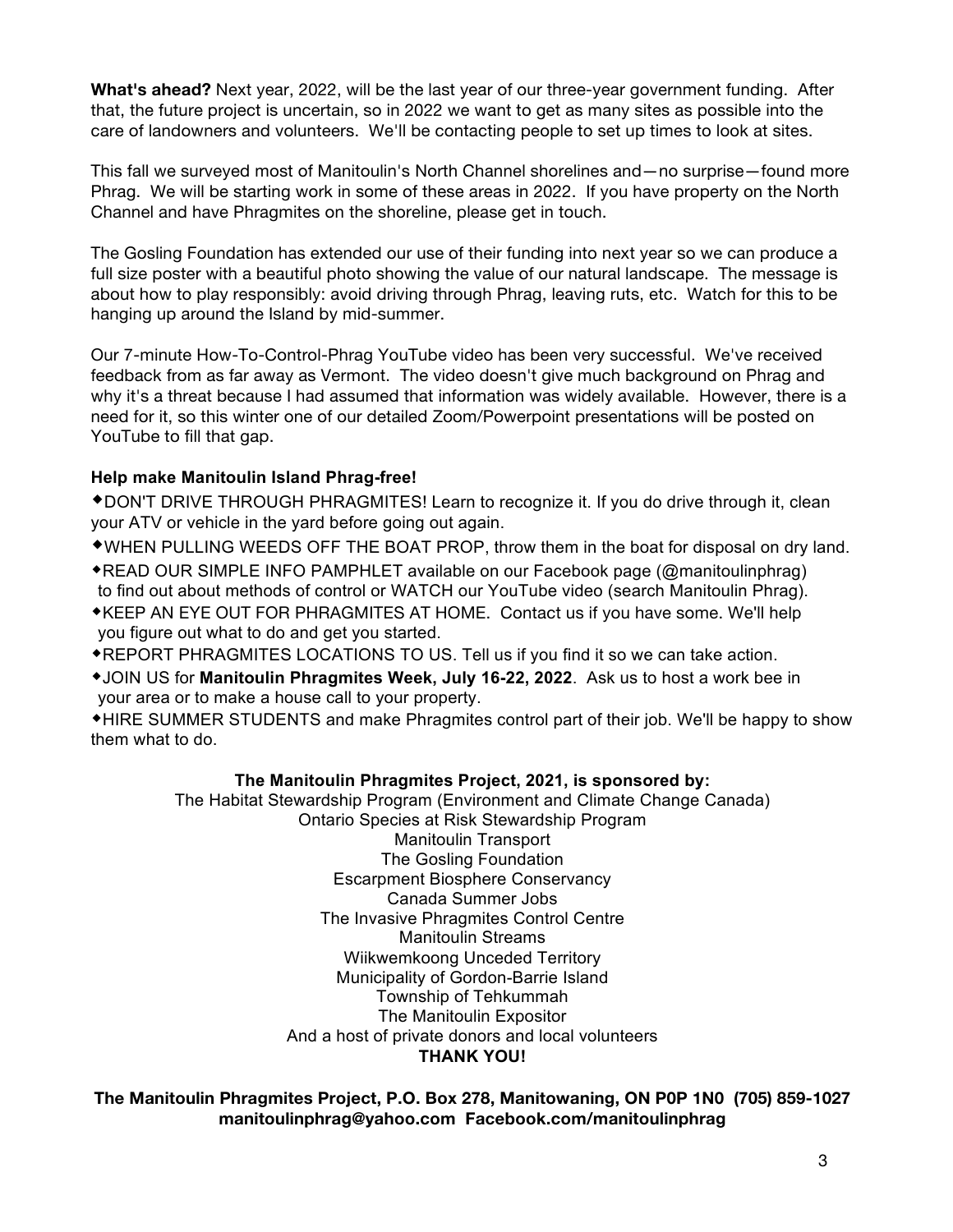## **JUST ONE OF MANY SUCCESS STORIES**



Mouth of Blue Jay Creek, 2016, before control, looking south.



 Beach south of Blue Jay Creek, looking north towards mouth, 2021. The last major patch of Phragmites (distance; left of centre) was controlled this year.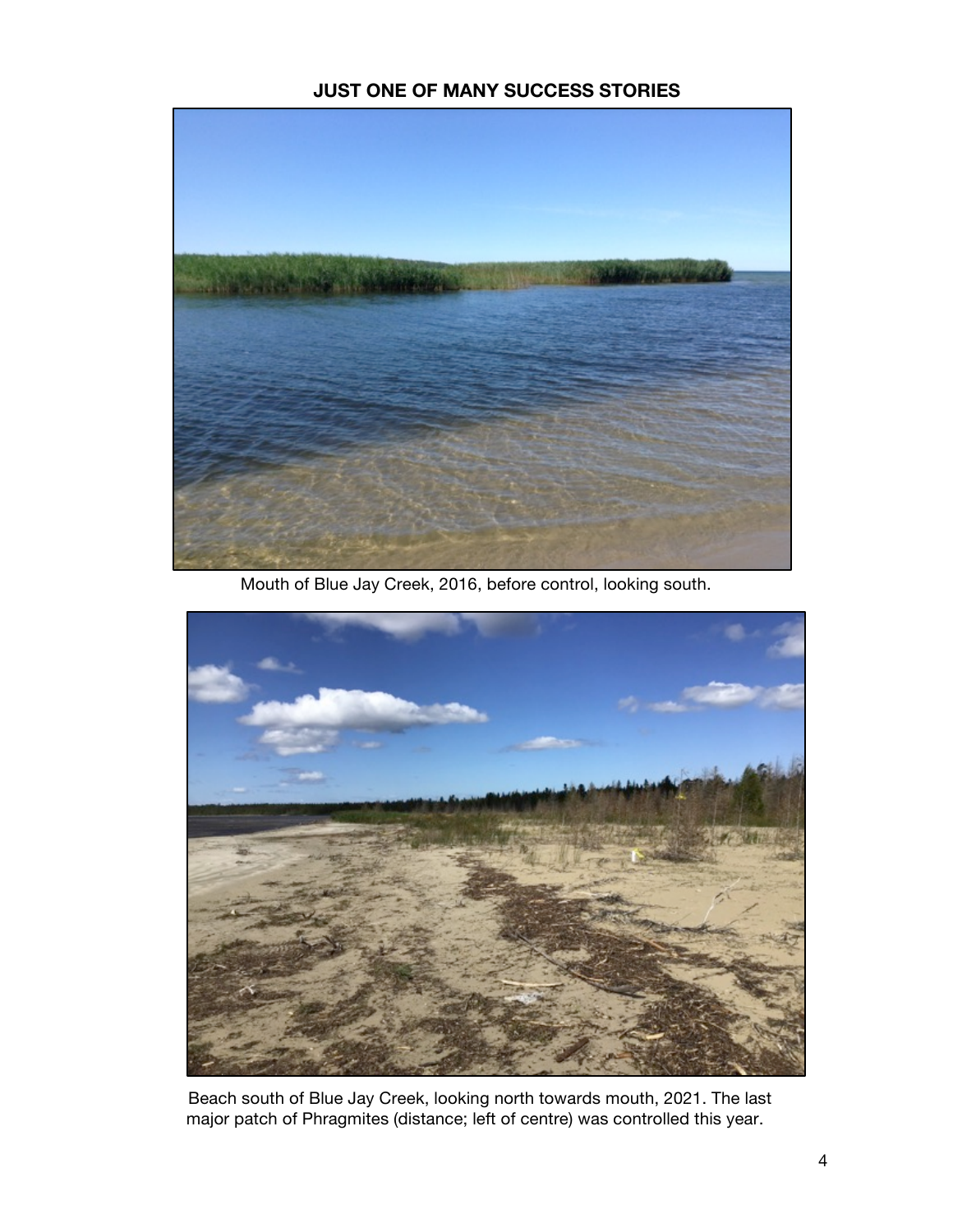List of sites where Phragmites is or has been present, control status, whether control (**C**), maintenance (**M**) or a survey (**S**) was done in 2021, and what is still needed. Please report Phragmites locations not listed here to us by email. \*Species at Risk habitat.

| <b>SITE NAME</b><br>(alphabetical by municipality and<br>First Nation) | Work or<br><b>Survey</b><br>in 2021 | <b>STATUS</b><br>2021                   | <b>COMMENTS</b>                                                                                                                |
|------------------------------------------------------------------------|-------------------------------------|-----------------------------------------|--------------------------------------------------------------------------------------------------------------------------------|
|                                                                        |                                     | <b>Aundeck Omni Kaning First Nation</b> |                                                                                                                                |
| Highway 540 ditches                                                    |                                     | Present                                 | Sprayed by MTO in 2019; not killed                                                                                             |
| Lake Road                                                              |                                     | Present                                 | Ditches; could maybe be sprayed.                                                                                               |
|                                                                        |                                     | <b>Assiginack</b>                       |                                                                                                                                |
| Bidwell Rd ditch by Scotch Line                                        | Μ                                   | Present                                 | Mowed 2016, 2019, 2021. Appears under control                                                                                  |
| Clover Valley* & Leask Bay<br>Shores                                   |                                     | <b>Under Control</b>                    | Landowners are watching the site.                                                                                              |
| Corbett's Beach Road                                                   |                                     | Eradicated                              | No further work needed                                                                                                         |
| Highway 6 south and north of<br>Manitowaning                           |                                     | Present                                 | Sprayed by MTO in 2018 & 2019; not killed; patches<br>south of Bidwell corner, north of Hilly Grove, etc.                      |
| Manitowaning Arena ditch                                               | S                                   | Present                                 | Permission to spray granted; too wet in 2021                                                                                   |
| Manitowaning dump                                                      | S                                   | Present                                 | Permission to spray granted; needs action in 2022                                                                              |
| Manitowaning public works year                                         |                                     | Under control                           | Needs follow up in 2022.                                                                                                       |
| Manitowaning Bay, off Cardwell                                         | М                                   | Under control                           | A few stems; adjacent landowners maintaining site.                                                                             |
| McLennen's Creek mouth*                                                | $\mathbf c$                         | Under control                           | Adjacent landowners are maintaining the site.                                                                                  |
| Rogers Creek mouth and interior<br>wetlands*                           | C                                   | Under control                           | Volunteers are maintaining the site.                                                                                           |
| Turtle Lake south                                                      |                                     | Present                                 | Surveyed 2016. Extensive patches and no public<br>access; control probably impossible without<br>machinery and long-term plan. |
|                                                                        |                                     | <b>Billings</b>                         |                                                                                                                                |
| Hideaway Lodge and Cove                                                | Μ                                   | Partially<br>under control              | Lodge shoreline is under control; shoreline north of<br>lodge requires work in 2022.                                           |
| Inspiration Point road ditches                                         | C                                   | Present                                 | Control begun in 2021.                                                                                                         |
| Maple Point Road                                                       |                                     | Eradicated                              | No further work needed. Phrag Watcher needed to<br>check on site.                                                              |
| Mud Creek Road*                                                        | M                                   | Under control                           | Volunteer is maintaining the site.                                                                                             |
|                                                                        |                                     | <b>Burpee-Mills</b>                     |                                                                                                                                |
| Campbell Bay                                                           |                                     | Under control                           | Volunteers are maintaining the site.                                                                                           |
| Campbell Road ditch                                                    |                                     | Eradicated                              | No further work needed. Municipality watching site.                                                                            |
| East of Portage Bay*                                                   |                                     | Eradicated                              | No further work needed. Adjacent landowners are<br>watching the site.                                                          |
| Portage Bay-East*                                                      |                                     | Eradicated                              | No further work needed. Adjacent landowners are<br>watching the site.                                                          |
| Portage Bay-West*                                                      |                                     | Eradicated                              | No further work needed. Phrag Watcher needed to<br>check on site.                                                              |
| Lake Wolsey Causeway S                                                 |                                     | Eradicated                              | No further work needed; Phrag Watcher needed to<br>check site.                                                                 |
| Mac's Bay*                                                             | M                                   | Under control                           | Adjacent landowners are maintaining the site.                                                                                  |
| Marsh Lake                                                             | $\mathbf{s}$                        | Present                                 | Assessed in 2021. Large patches, restricted access.                                                                            |
| Misery Bay*                                                            |                                     | Under control                           | Ontario Parks managing site. Phrag still present on<br>west side of bay in 2021.                                               |
| Murphy Harbour*                                                        | М                                   | Under control                           | No further work needed. Adjacent landowners are<br>watching the site.                                                          |
| Ned Island                                                             | $\mathbf{s}$                        | Present                                 | Surveyed in 2021; large patches; boat access.                                                                                  |
| Tasker Shoreline East*                                                 |                                     | Eradicated                              | No further work needed. Adjacent landowners are<br>watching the site.                                                          |
| <b>Twilight Isle Marsh</b>                                             | M                                   | Under control                           | Phrag Watcher needed to maintain site.                                                                                         |
| <b>Central Manitoulin</b>                                              |                                     |                                         |                                                                                                                                |
| Dean Bay*                                                              |                                     | Eradicated                              | No further work needed. Phrag Watcher needed to<br>check site.                                                                 |
| Dominion Bay*                                                          | M                                   | Under control                           | Landowners maintaining site.                                                                                                   |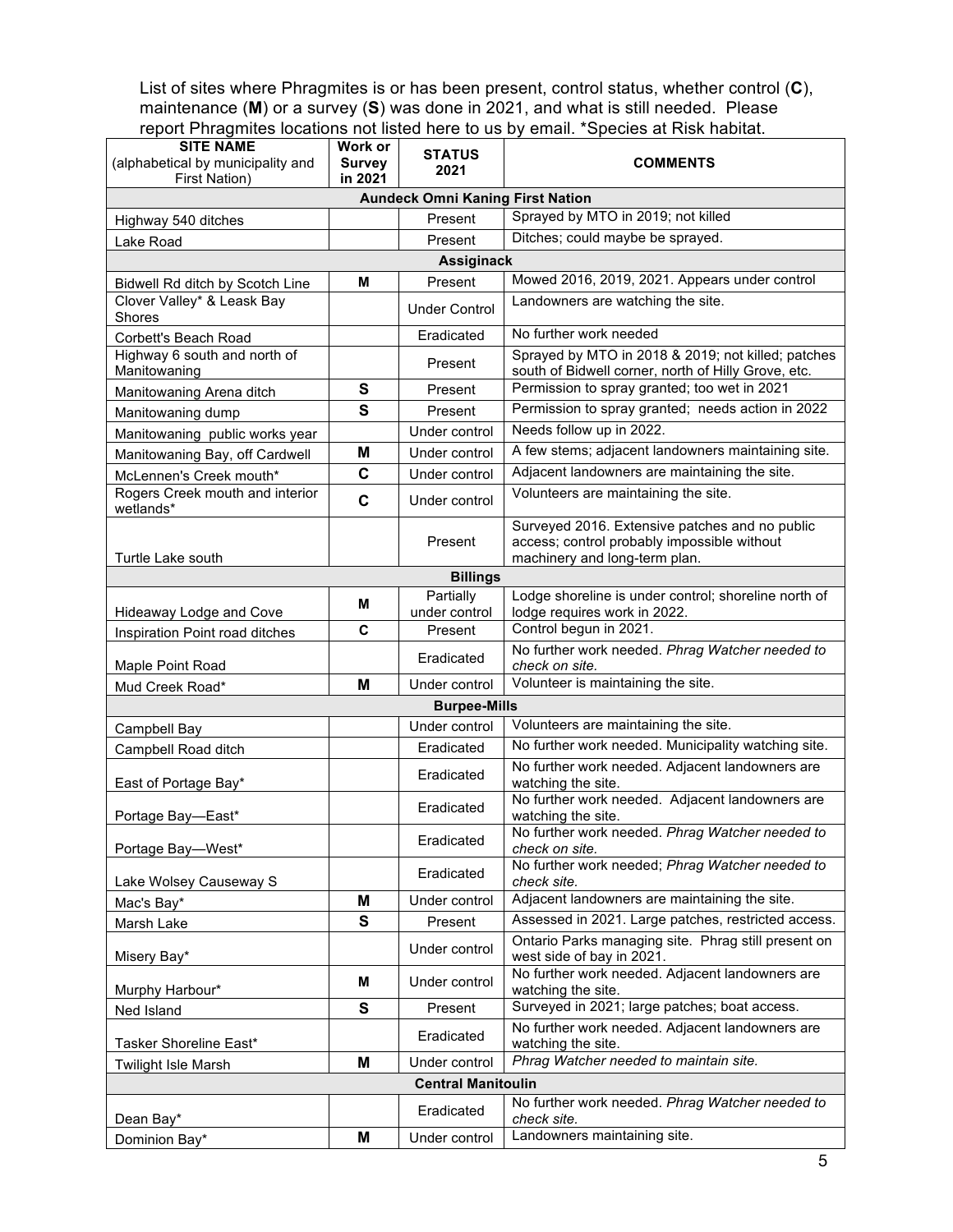| Hwy 542 ditch W of Spring Bay                  |   | Present       | Sprayed by MTO 2019; reduced but not fully killed                                            |  |
|------------------------------------------------|---|---------------|----------------------------------------------------------------------------------------------|--|
| Hughson Bay                                    |   | Eradicated    | Adjacent landowners are watching the site.                                                   |  |
| Ketchankookem Trail ditch                      |   | Under control | Landowner mows area; Phrag Watcher needed to<br>monitor site.                                |  |
| Lake Mindemoya water                           | M | Under control | A few stems were spaded in 2021.                                                             |  |
| treatment plant<br>Lake Mindemoya Hwy 551 rest | М | Under control | Phrag Watcher needed to maintain site.                                                       |  |
| area<br>Lonely Bay*                            |   | Eradicated    | No further work needed. Landowner is watching site                                           |  |
|                                                |   | Eradicated    | No further work needed. Phrag Watcher needed to                                              |  |
| Lougheed's Bay*                                |   |               | check site.                                                                                  |  |
| Mud Lake Fen                                   | M | Under control | A group of Phrag Watchers needed to maintain<br>large natural habitat.                       |  |
| Providence Bay*                                |   | Eradicated    | No further work needed. Phrag Watcher needed to<br>check site.                               |  |
| East of Providence Bay                         |   | Eradicated    | No further work needed. Phrag Watcher needed to<br>check site.                               |  |
| Rathburn Bay                                   |   | Present       | Reported to us in 2020; needs survey                                                         |  |
| The Sand Lakes                                 | М | Under control | Landowner is maintaining the site                                                            |  |
| Lake Huron Dr & 14th Conc. Rd                  | C | Under control | Sprayed 2021; will require follow up in 2022.                                                |  |
| Square Bay*                                    |   | Under control | Phrag Watcher needed to maintain site.                                                       |  |
| East of Timber Bay                             |   | Eradicated    | Adjacent landowners are watching the site.                                                   |  |
| <b>Cockburn Island</b>                         |   |               |                                                                                              |  |
| Small sandy bay east of Sand<br>Bay            |   | Eradicated    | No further work needed. Volunteers watching site                                             |  |
| SW side of point S of small<br>sandy bay       |   | Eradicated    | No further work needed. Volunteers watching site                                             |  |
| Sand Bay*                                      |   | Eradicated    | No further work needed. Volunteers watching site                                             |  |
| Sand Lake                                      |   | Under control | Phrag Watcher needed to maintain site.                                                       |  |
| Doc Hewson Bay*                                |   | Under control | Phrag Watcher needed to maintain site.                                                       |  |
| Lakeshore Road (14th) shoreline                |   | Eradicated    | No further work needed.                                                                      |  |
| Mud Bay, Cockburn Island                       |   | Under control | NCC managing site.                                                                           |  |
| <b>Cranberry Bog</b>                           |   | Present       | NCC managing site.                                                                           |  |
| Crossover Road ditches                         |   | Under control | Sprayed by NCC in 2020.                                                                      |  |
| Pitman Point wetland                           |   | Present       | NCC managing site.                                                                           |  |
| Ricketts Harbour*                              |   | Eradicated    | No further work needed. NCC managing site.                                                   |  |
| Robb Lake                                      |   |               | NCC managing site.                                                                           |  |
| Robinson Bay                                   |   | Eradicated    | No further work needed. Phrag Watcher needed to<br>check site.                               |  |
| Tolsmaville hydro corridor                     |   | Under control | Phrag Watcher needed to maintain site.                                                       |  |
| Tolsmaville: Otter Bay                         |   | Eradicated    | No further work needed. Volunteers are watching<br>the site                                  |  |
| Wagosh Lake                                    |   | Present       | NCC managing site.                                                                           |  |
| Little Wagosh Lake                             |   | Present       | NCC managing site.                                                                           |  |
| Wagosh North Fen                               |   | Present       | NCC managing site.                                                                           |  |
| Wagosh Bay*                                    |   | Eradicated    | No further work needed. Phrag Watcher needed to<br>check site.                               |  |
| 9th Conc. ditches                              |   | Eradicated    | No further work needed. Volunteers watching site                                             |  |
| 10th Side Road ditch                           |   | Eradicated    | No further work needed. Volunteers watching site                                             |  |
| 12th Conc. ditch west of airstrip              |   | Eradicated    | No further work needed. Volunteers watching site                                             |  |
| <b>Dawson</b>                                  |   |               |                                                                                              |  |
| East Belanger Bay*                             |   | Under control | Needs follow up; Ontario Parks managing site.                                                |  |
| West Belanger Bay*                             |   | Under control | Needs checking; Ontario Parks managing site.                                                 |  |
| Maple Lake                                     |   | Present       | NCC managing site.                                                                           |  |
| Twin Lakes*                                    |   | Present       | Large patches; remote location; Ontario Parks<br>managing site.; Project may assist in 2022. |  |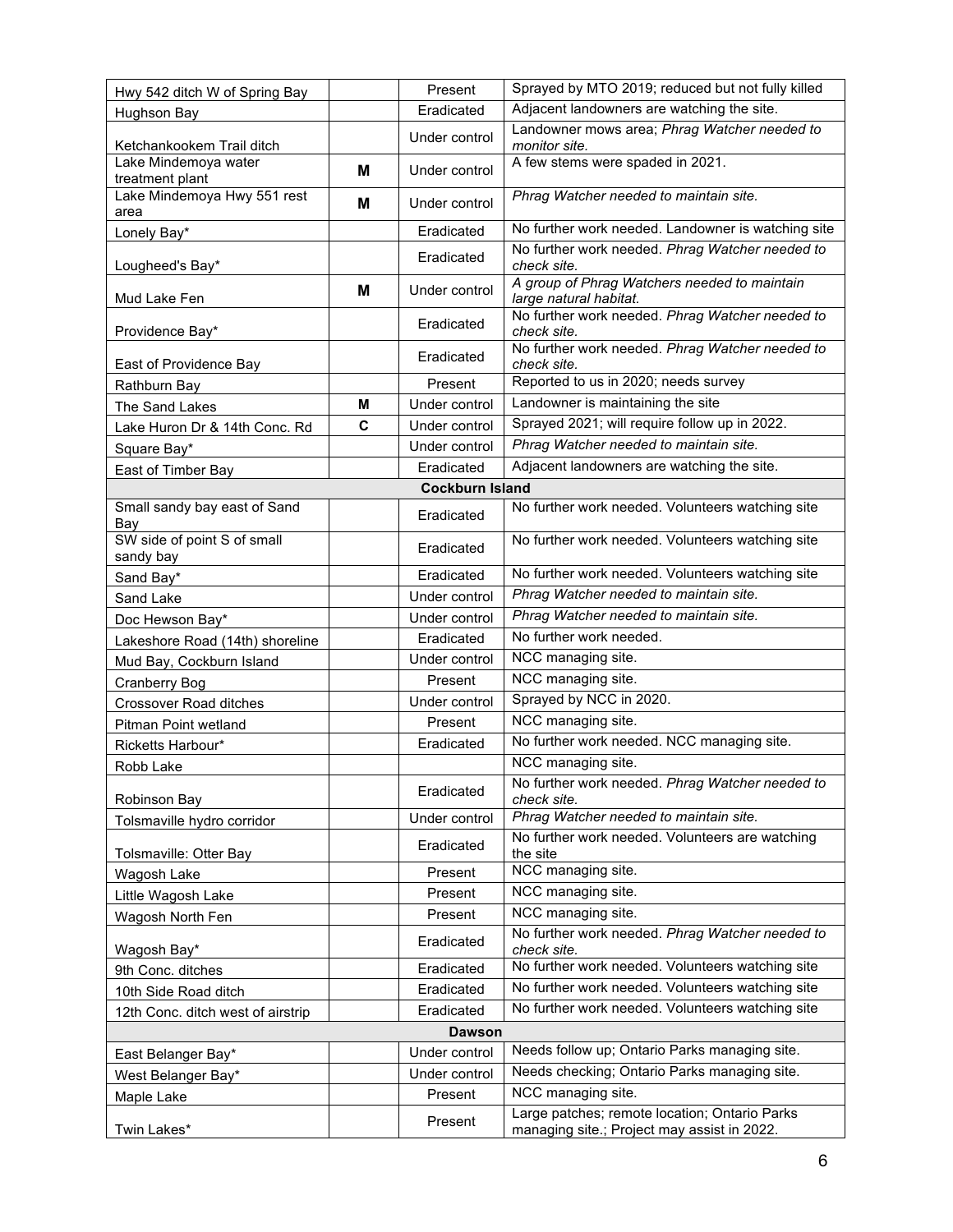| Vidal Bay                                                        | м | Under control                       | NCC managing site.                                                                                                                                |
|------------------------------------------------------------------|---|-------------------------------------|---------------------------------------------------------------------------------------------------------------------------------------------------|
|                                                                  |   | <b>Gordon-Barrie Island</b>         |                                                                                                                                                   |
| 10th Line ditches*                                               | C | Present                             | Control begun; roadside patches could be sprayed.                                                                                                 |
| Barrie Island causeway (Julia<br>Bay boat launch; Rozell's Bay)* | C | Under control                       | Area within sight of the causeway on both sides<br>under control; farther shorelines of Julia Bay and<br>Rozell's Bay still require work in 2022. |
| Campbell Bay at end of Conc. 4                                   |   | Under control                       | Needs to be checked. Phrag Watcher needed to<br>check site.                                                                                       |
| Goose Cap old boat access                                        | C | Under control                       | Phrag Watcher needed to maintain site.                                                                                                            |
| Goose Cap Crescent                                               |   | Present                             | Large patch, inland, private property. Needs work.                                                                                                |
| Julia Bay swimming beach                                         | M | Under control                       | Volunteer is maintaining site.                                                                                                                    |
| Julia Bay                                                        | S | Present                             | Surveyed in 2021. Large patches will require major<br>work effort and machine cutting. Boat access only.                                          |
| Ice Lake Causeway*                                               |   | Present                             | Sprayed by MTO in 2019; not killed.                                                                                                               |
| Lake Wolsey Causeway N                                           |   | Eradicated                          | No further work needed; Phrag Watcher needed to<br>check site.                                                                                    |
| Lake Wolsey North*                                               | S | Present                             | Surveyed 2021 and machine cutting planned for<br>2022. Marshy shoreline with large patches.                                                       |
| Rozell's Bay                                                     | C | Present                             | Control in progress                                                                                                                               |
| Salmon Bay off Whitetail Dr.*                                    |   | Under control                       | Adjacent landowners maintaining site; follow up<br>work still needed.                                                                             |
|                                                                  |   | <b>Town of Gore Bay</b>             |                                                                                                                                                   |
| <b>Manitoulin Golf Course</b>                                    |   | Present                             | Discussed with golf course staff; requested they<br>spray it.                                                                                     |
| Stream course on 540B east of<br>Wright St.                      |   | Present                             | Made contact with adjacent landowner; requires<br>spading                                                                                         |
|                                                                  |   | <b>M'Chigeeng First Nation</b>      |                                                                                                                                                   |
| Highway 540 roadside west of<br>M.S.S.                           |   | Present                             | Sprayed by MTO in 2019; not killed. Large patches<br>still present.                                                                               |
| Highway 551 pedestrian trail                                     |   | Present                             | Large patches at edge of trail; could be sprayed; too<br>wet in 2021.                                                                             |
| Lake Mindemoya off Lakeshore<br>Rd                               | м | Under control                       | Phrag Watcher needed to maintain site.                                                                                                            |
| Lagoon outflow, north of M.S.S.                                  |   | Present                             | Large patches; needs work.                                                                                                                        |
|                                                                  |   | Northeastern Manitoulin and Islands |                                                                                                                                                   |
| Bass Lake on Town Line Road                                      | C | Under control                       | Permission to spray granted in 2021 but too wet.<br>Phrag Watcher needed to maintain site.                                                        |
| Freer Point & western shoreline *                                | S | Present                             | Patches at far west end still need control work                                                                                                   |
| Highway 6 across Great Cloche<br>Island*                         |   | Present                             | Sprayed by MTO in 2019 & 2020; most was killed.                                                                                                   |
| Highway 6 ditch on Ferguson's<br>Hill                            |   | Present                             | Late season spraying by MTO in 2019 and 2020.                                                                                                     |
| Honora shoreline (Freer Point to<br>M'Chigeeng)                  | M | Under control                       | Landowners are maintaining some areas.<br>Additional Phrag Watchers needed.                                                                       |
| Low Island                                                       |   | Eradicated                          | No further work needed. Phrag Watcher needed to<br>check site.                                                                                    |
| Strawberry Channel: White's<br>Point to Sheguiandah FN           | М | Under control                       | Landowners are maintaining some areas.<br>Additional Phrag Watchers needed.                                                                       |
| Trotter's Side Road beside<br><b>Rolston Quarry</b>              |   | Present                             | Ditch patch; needs assessment                                                                                                                     |
| Turtle Lake North                                                |   | Present                             | Surveyed 2016. Extensive patches and no public<br>access; control probably impossible without<br>machinery and long-term plan.                    |
| North Channel Drive ditch                                        |   | Present                             | Needs assessment                                                                                                                                  |
| Strawberry Island W shoreline*                                   |   | Present                             | Ontario Parks managing site.                                                                                                                      |
| Ten Mile Point Road ditch                                        | C | Present                             | Sprayed 2021; will require follow up in 2022.                                                                                                     |
| White's Point*                                                   | M | Under control                       | Landowners are maintaining the site.                                                                                                              |
| Horseshoe Bay, Great Duck Is.*                                   |   | Eradicated                          | Phrag Watcher needed to check site.                                                                                                               |
| Old harbour, Great Duck Island                                   |   | Present                             | Reported to us; needs assessment                                                                                                                  |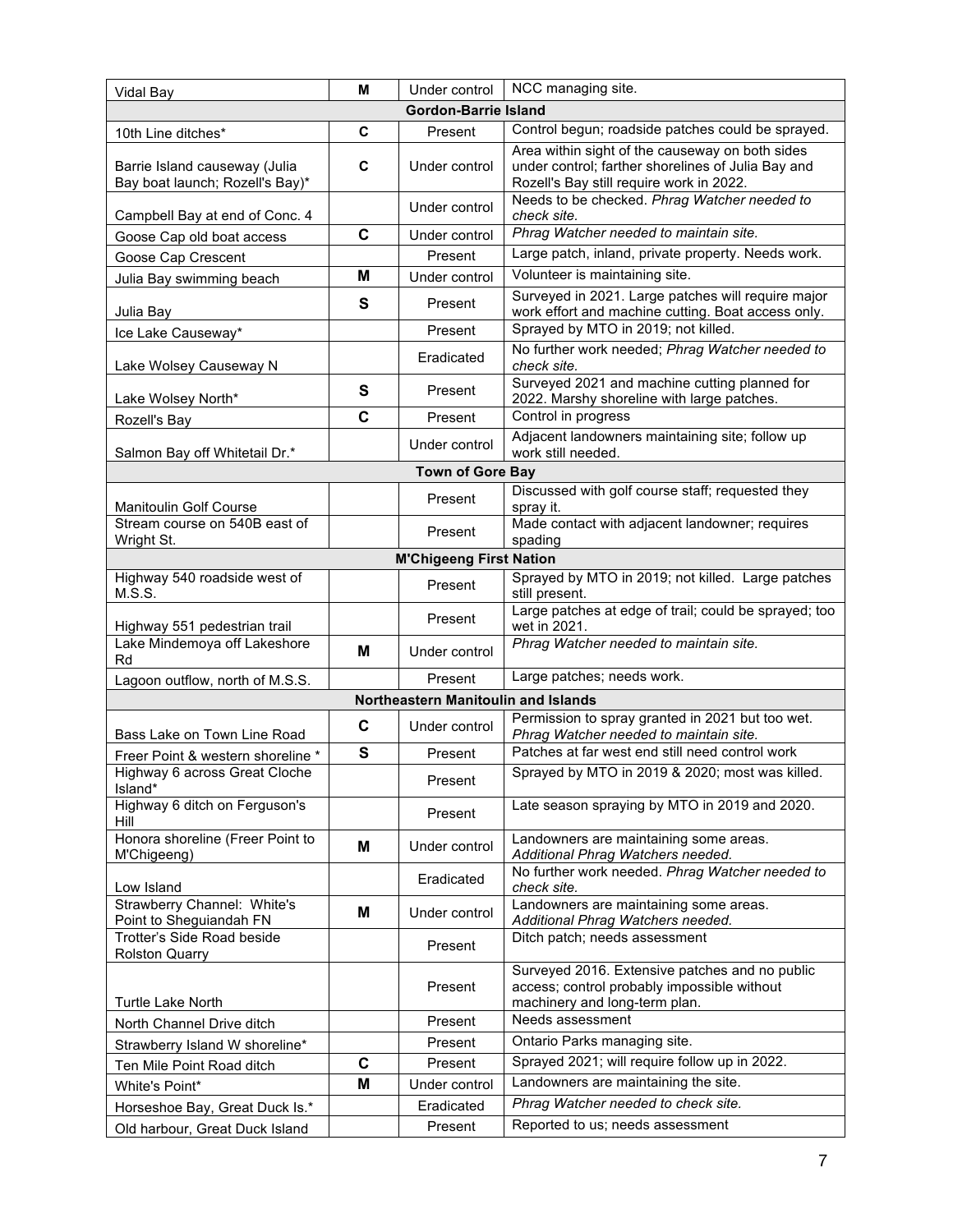| Robinson                                                  |             |                                 |                                                                                                                                                                                   |  |
|-----------------------------------------------------------|-------------|---------------------------------|-----------------------------------------------------------------------------------------------------------------------------------------------------------------------------------|--|
| Beaver Meadows*                                           |             | Present                         | Large patches; difficult access. Requires planning<br>with Ontario Parks and NCC.                                                                                                 |  |
| E of Black Point*                                         |             | Eradicated                      | Phrag Watcher needed to check site.                                                                                                                                               |  |
|                                                           | M           | Under control                   | Landowners are maintaining the site. Still additional                                                                                                                             |  |
| <b>Burnt Island Bay</b>                                   |             |                                 | work needed.                                                                                                                                                                      |  |
| Burnt Island Harbour east                                 | C           | Under control                   | Control not quite complete (hornets stopped us).                                                                                                                                  |  |
| Carroll Wood Bay*                                         |             | Under control                   | Needs to be checked in 2022. Landowners are<br>watching the site.                                                                                                                 |  |
| Christina Bay*                                            |             | Eradicated                      | No further work needed. Phrag Watcher needed to<br>check site.                                                                                                                    |  |
| West of Cooks Dock                                        |             | Present                         | Reported to us. Needs survey in 2022.                                                                                                                                             |  |
| Fisher Bay*                                               |             | Eradicated                      | No further work needed. Phrag Watcher needed to<br>check site.                                                                                                                    |  |
| Ivan Point*                                               |             | Eradicated                      | No further work needed. Phrag Watcher needed to<br>check site.                                                                                                                    |  |
| Maple Lake                                                | 2           |                                 | NCC is managing the site.                                                                                                                                                         |  |
| Misery Bay west of Ironside<br>Beach*                     |             | Eradicated                      | No further work needed. Phrag Watcher needed to<br>check site.                                                                                                                    |  |
| Sand (Hensley) Bay*                                       |             | Under control                   | Needs to be checked in 2022. Phrag Watcher<br>needed to maintain site.                                                                                                            |  |
| Highway 540 Silver Water ditch                            |             | Present                         | 3 large patches; 2 were reduced but not killed by<br>MTO spraying in 2019. All three still require work.                                                                          |  |
| Vidal Bay                                                 |             | Under control                   | NCC is managing the site.                                                                                                                                                         |  |
|                                                           |             | <b>Sheguiandah First Nation</b> |                                                                                                                                                                                   |  |
| Highway 6 south of Ogimaa<br>Miikan corner                |             | Present                         | Sprayed by MTO 2020; only a small amount was<br>killed; requires major work effort.                                                                                               |  |
| Pow-wow Grounds (part of Sheg<br>Bay site listed in NEMI) | M           | Under control                   | Phrag Watcher needed to maintain site.                                                                                                                                            |  |
| Ogimaa Miikan and other<br>roadside ditches in community  |             | Present                         | Could be sprayed; needs discussion with<br>community.                                                                                                                             |  |
|                                                           |             | <b>Tehkummah</b>                |                                                                                                                                                                                   |  |
| Frood Harbour*                                            | M           | Under control                   | Volunteers watching site.                                                                                                                                                         |  |
| Highway 6 south of Lakeshore<br>Road                      |             | Present                         | On dry land on private property; requires landowner<br>contact. Eradicated from highway ditch.                                                                                    |  |
| Lakeshore Road North                                      | C           | Present                         | Ditch sprayed in 2021; still present on private<br>property. Requires landowner contact.                                                                                          |  |
| McKim Bay                                                 | C           | Under control                   | Volunteer is maintaining site.                                                                                                                                                    |  |
| Michael's Bay Manitou R. to Blue<br>Jay Cr.*              | M           | Under control                   | A group of Phrag Watchers needed to maintain site.                                                                                                                                |  |
| Michael's Bay South of Blue Jay<br>Creek*                 | $\mathbf c$ | Under control                   | A group of Phrag Watchers needed to maintain site.<br>Scattered stems still expected in one area in 2022                                                                          |  |
| Royal Michael's Bay area                                  |             | Under control                   | Volunteer is maintaining site.                                                                                                                                                    |  |
| South Baymouth sewage lagoon                              | $\mathbf c$ | Present                         | Sprayed in 2021. Needs a small amount of follow up                                                                                                                                |  |
| <b>Wiikwemkoong Unceded Territory</b>                     |             |                                 |                                                                                                                                                                                   |  |
| Andrew's Place beach                                      | C           | Present                         | Large patches; control started by landowners                                                                                                                                      |  |
| <b>Beach Road</b>                                         | М           | Present                         | New patches have started where road was ditched.<br>Control is urgent to prevent spread back into lake.<br>Shoreline is under control. Phrag Watcher needed<br>to maintain shore. |  |
| Big Burnt Island; south shore                             |             | Present                         | At least three large patches                                                                                                                                                      |  |
| Buzwah savannahs above 2<br>O'clock                       |             | Present                         | Remote area needs several days of work; requires<br>ATV to access                                                                                                                 |  |
| Cape Smith Georgian Bay and<br>Wiky Bay shorelines        |             | Present                         | Many large patches; accessible only by boat                                                                                                                                       |  |
| Jacko Bay*                                                | S           | Present                         | Patch has shrunk and some has died. Requires<br>manual control ASAP to take advantage of reduced<br>patch size.                                                                   |  |
| Kaboni Beach*                                             | M           | Under control                   | Phrag Watcher needed to maintain site.                                                                                                                                            |  |